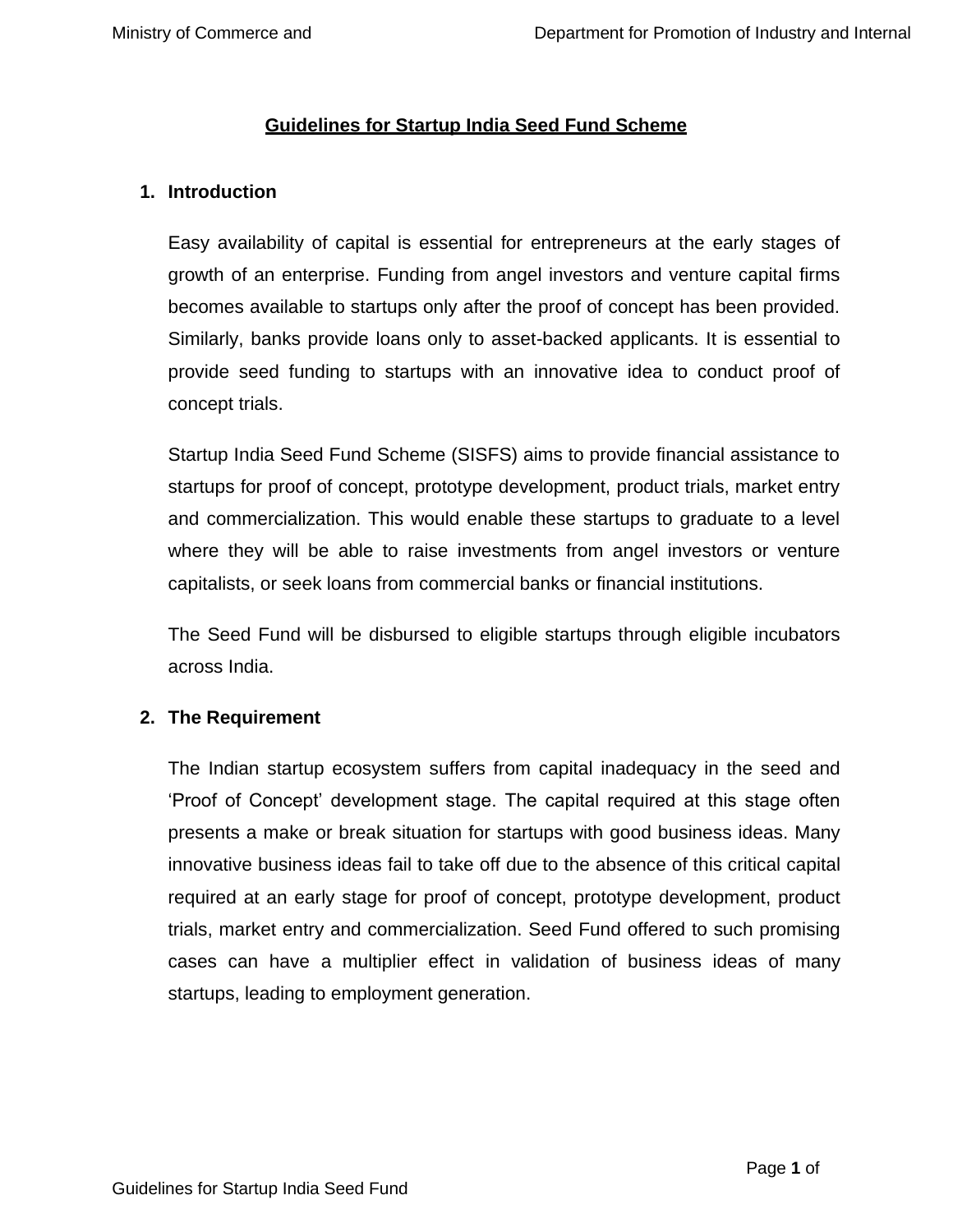# **3. Eligibility Criteria:**

## **3.1 Eligibility Criteria for Startups**

The eligibility criteria for a startup to apply under the Startup India Seed Fund Scheme shall be as follows:

- 1. A startup, recognized by DPIIT, incorporated not more than 2 years ago at the time of application
- 2. Startup must have a business idea to develop a product or a service with market fit, viable commercialization, and scope of scaling
- 3. Startup should be using technology in its core product or service, or business model, or distribution model, or methodology to solve the problem being targeted
- 4. Preference would be given to startups creating innovative solutions in sectors such as social impact, waste management, water management, financial inclusion, education, agriculture, food processing, biotechnology, healthcare, energy, mobility, defence, space, railways, oil and gas, textiles, etc.
- 5. Startup should not have received more than Rs 10 lakh of monetary support under any other Central or State Government scheme. This does not include prize money from competitions and grand challenges, subsidized working space, founder monthly allowance, access to labs, or access to prototyping facility
- 6. Shareholding by Indian promoters in the startup should be at least 51% at the time of application to incubator for the scheme, as per Companies Act, 2013 and SEBI (ICDR) Regulations, 2018
- 7. Any startup will not receive seed support more than once each as per provisions of para 8.1 (i) and 8.1 (ii) respectively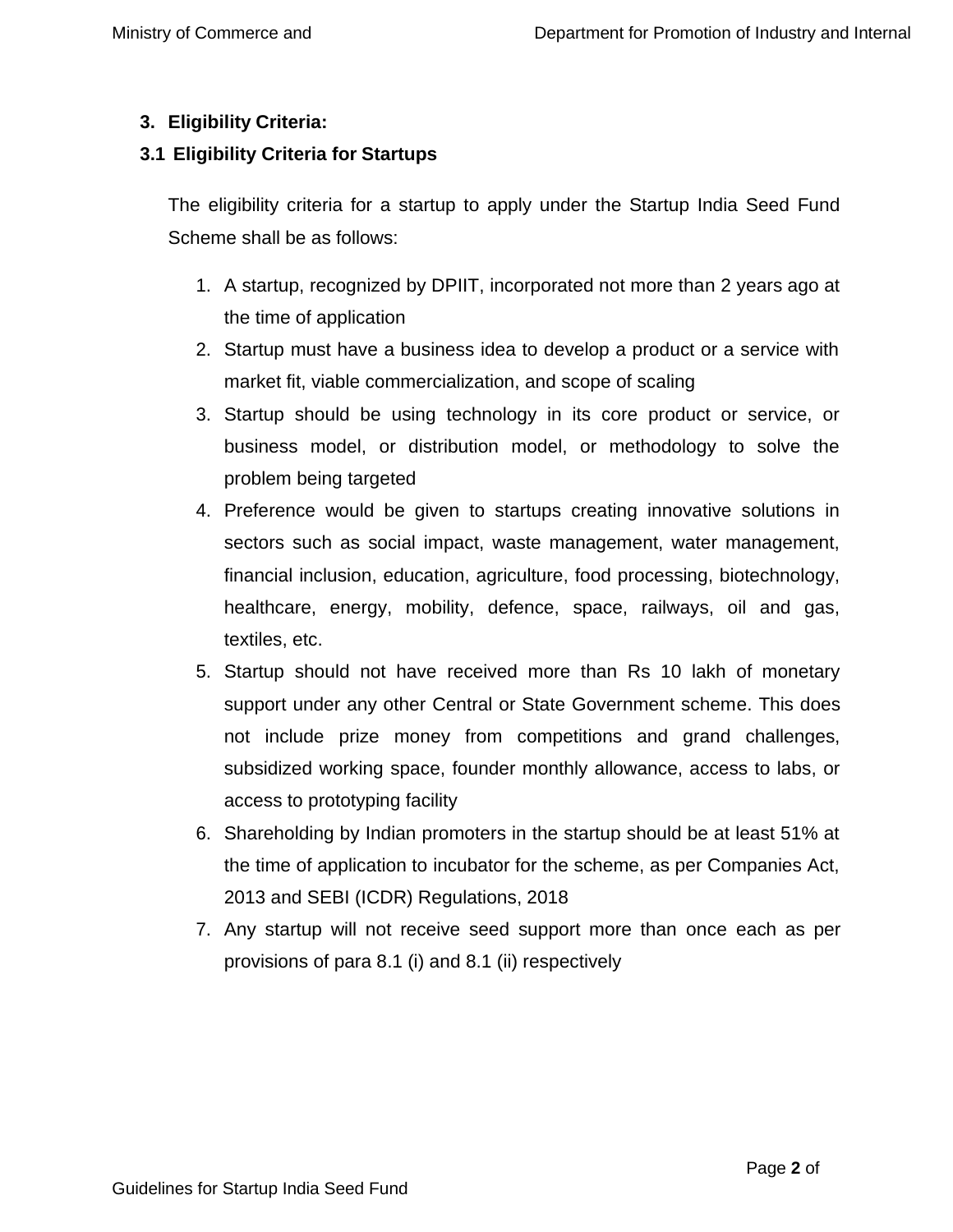## **3.2 Eligibility Criteria for Incubators**

The eligibility criteria for an incubator to apply in the Startup India Seed Fund scheme are as follows:

- 1. Incubator must be a legal entity:
	- a) A society registered under the Societies Registration Act 1860, or
	- b) A Trust registered under the Indian Trusts Act 1882, or
	- c) A Private Limited company registered under the Companies Act 1956 or the Companies Act 2013, or
	- d) A statutory body created through an Act of legislature
- 2. Incubator should be operational for at least two years on the date of application to the scheme
- 3. Incubator must have facilities to seat at least 25 individuals
- 4. Incubator must have at least 5 startups undergoing incubation physically on the date of application
- 5. Incubator must have a full-time Chief Executive Officer, experienced in business development and entrepreneurship, supported by a capable team responsible for mentoring startups in testing and validating ideas, as well as in finance, legal and human resources functions
- 6. Incubator should not be disbursing seed fund to incubatees using funding from any third-party private entity
- 7. Incubator must have been assisted by Central/State Government(s)
- 8. In case the incubator has not been assisted by Central or State Government(s):
	- a) Incubator must be operational for at least three years
	- b) Must have at least 10 separate startups undergoing incubation in the incubator physically on the date of application
	- c) Must present audited annual reports for the last 2 years
- 9. Any additional criteria as may be decided by the Experts Advisory Committee (EAC).

### **5. Guidelines for Disbursement of Seed Fund to Startups by Incubators**

Page **3** of Guidelines for Startup India Seed Fund **14** 5.1 Seed Fund to an eligible startup by the incubator shall be disbursed as follows: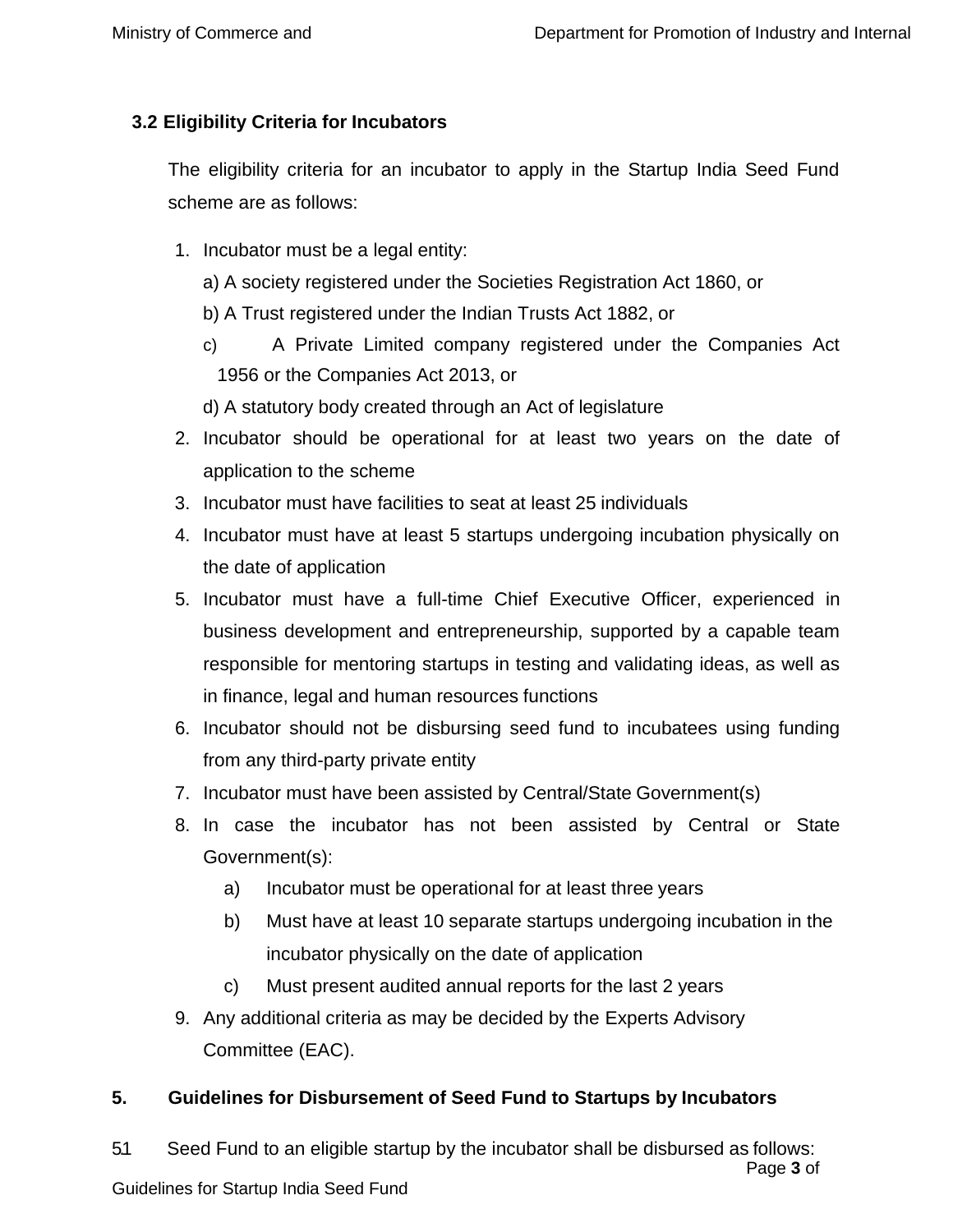- 1. Up to Rs. 20 Lakhs as grant for validation of Proof of Concept, or prototype development, or product trials. The grant shall be disbursed in milestonebased installments. These milestones can be related to development of prototype, product testing, building a product ready for market launch, etc.
- 2. Up to Rs. 50 Lakhs of investment for market entry, commercialization, or scaling up through convertible debentures or debt or debt-linked instruments
- 3. Seed fund shall strictly not be used by startups for creation of any facilities and shall be utilized for the purpose it has been granted for
- 52 Not more than 20% of the total grant to an incubator shall be given as grants to start-ups by incubator. Rate of interest (as defined under GFR) on unutilized funds available with incubator would also be taken into account and adjusted at the time of next release by DPIIT.
- 5.3 For startups being supported through convertible debentures, or debt, or debtlinked instruments, funds shall be provided at a rate of interest of not more than prevailing repo rate. The tenure should be fixed at the time of sanctioning the loan by the incubator, which shall be not more than 60 months (5 years). A moratorium of up to 12 months may be provided for the startups. Because of the early stage of the startups, this shall be unsecured and no guarantee from promoter or third-party will be required.
- 5.4 The incubator shall execute a legal agreement with the selected startups before the release of the first installment. The incubators shall ensure that the necessary terms and conditions, including milestones, related to the Seed Fund are clearly detailed in the agreement